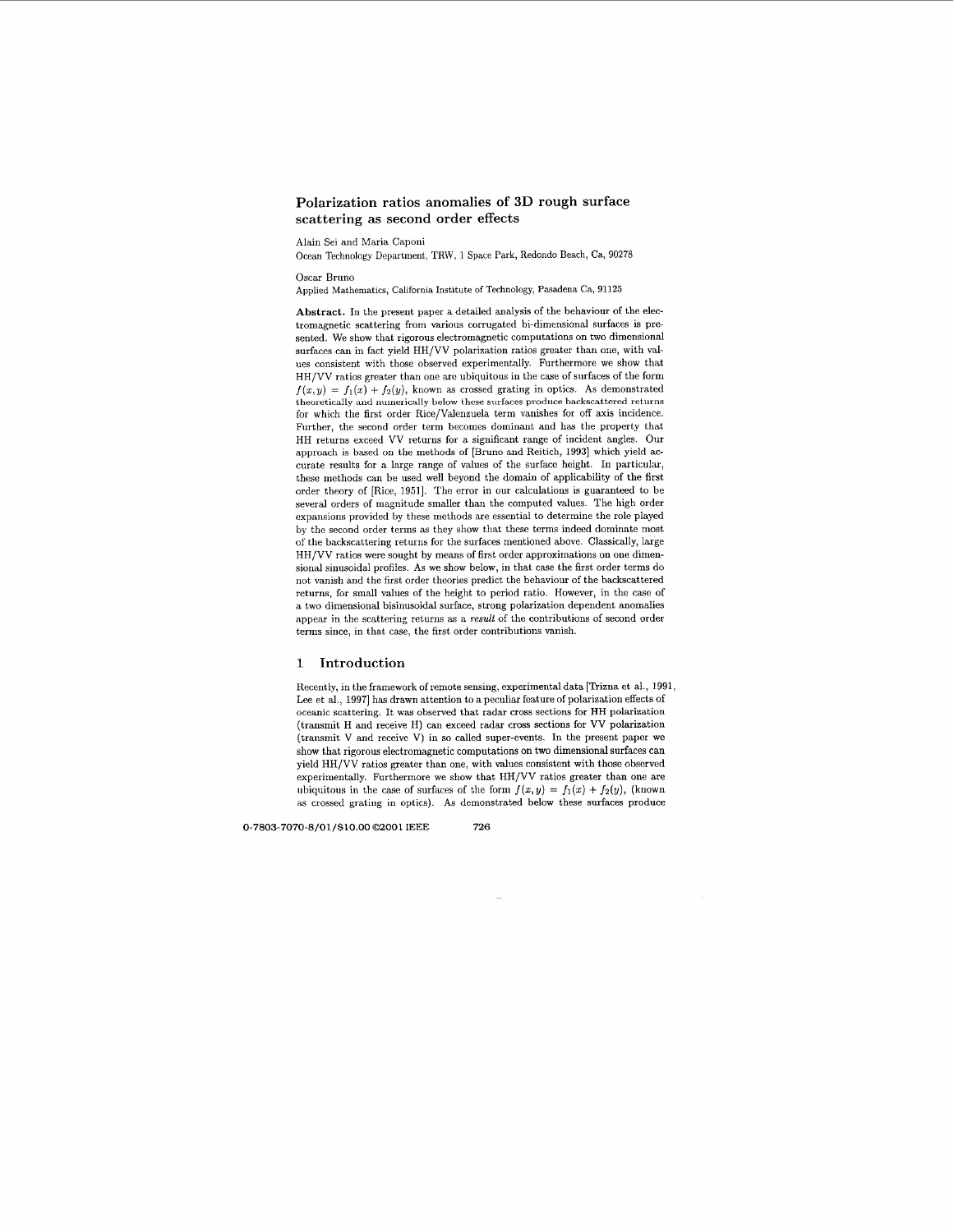backscattered returns for which the first order (Rice/Valenzuela) term vanishes for off axis incidence. Further, the second order term becomes dominant and has the property that HH returns exceed VV returns for a significant range of incident angles.

## **2 Perturbation expansions**

We consider a time harmonic incident plane wave impinging on the doubly periodic surface  $z = f(x, y)$ , with x-axis period  $d_x$  and y-axis period  $d_y$ . We have:  $f(x + d_x, y + d_y) = f(x, y)$ . The incident electric field with wave vector **k** is :<br>  $\mathbf{E}^{inc} = \mathbf{A} \exp[i(\alpha x + \beta y - \gamma z)]$  (1)

$$
\mathbf{E}^{inc} = \mathbf{A} \exp[i(\alpha x + \beta y - \gamma z)] \tag{1}
$$

where the vector  $\mathbf{A} = (A^1, A^2, A^3)$  specifies the state of polarization of the incident wave and  $\bf{k}$  is determine from the incident angles  $\psi$  and  $\theta$  as follows:

$$
\mathbf{k} = \begin{pmatrix} \alpha = k \cos(\psi) \sin(\theta) \\ \beta = k \sin(\psi) \sin(\theta) \\ -\gamma = -k \cos(\theta) \end{pmatrix}
$$
 (2)

The angle  $\theta$  is the angle between the vector **k** and the z-axis and the angle  $\psi$  is the angle between the projection of the vector  ${\bf k}$  and the x-axis and  $k = |{\bf k}| = 2\pi/\lambda$ where  $\lambda$  is wavelength of the incident radiation. The time harmonic Maxwell's equations for the scattered electric field E reduce to the following equations in the case of a perfect conductor:

$$
\begin{cases}\n\Delta \mathbf{E}(x, y, z) + k^2 \mathbf{E}(x, y, z) = 0 & \nabla \cdot \mathbf{E}(x, y, z) = 0 \\
n \times \mathbf{E}(x, y, f(x, y)) = -n \times \mathbf{E}^{inc}(x, y, f(x, y))\n\end{cases}
$$
\n(3)

where **n** is the normal to the surface  $z = f(x, y)$ . To derive a perturbation series for the solution of this scattering problem we introduce the surface  $f_{\delta}(x,y) =$  $\delta f(x, y)$  where  $\delta$  is a complex number, see [Bruno and Reitich, 1993]. The scattered field  $\mathbf{E}(x, y, z; \delta)$  associated to the surface  $f_{\delta}(x, y)$  can be written and computed as a Taylor series expansion in powers of  $\delta,$  as follows:

$$
\mathbf{E}(x,y,z;\delta) = \mathbf{E}(x,y,z;0) + \mathbf{E}_{\delta}(x,y,z;0)\delta + \mathbf{E}_{\delta\delta}(x,y,z;0)\frac{\delta^2}{2} + \dots
$$
 (4)

Solving the scattering problem for the surface  $z = f(x, y)$  then amounts to evaluating the series (4) at  $\delta = 1$ .

As is known, see [Petit, 1980], the field scattered from a bi-periodic surface can be represented outside the groove region (that is for  $z > \max f(x, y)$ ) as a sum of outgoing plane waves with certain amplitudes  $\mathbf{B}_{p,q}$  as follows  $\mathbf{E}(x, y, z) =$  $\sum_{p,q} \mathbf{B}_{p,q} e^{i\alpha_p x + i\beta_q y + \gamma_{p,q}}$ 

$$
\alpha_{\ell} = \alpha + \ell K_x \qquad \beta_m = \beta + mK_y \qquad \gamma_{\ell,m} = \sqrt{k^2 - \alpha_{\ell} - \beta_m} \tag{5}
$$

and where the surface  $z = f(x, y)$  is given by its Fourier series:

 $\ddot{\phantom{1}}$ 

$$
f(x,y) = \sum_{\ell,m=-F}^{F} f_{\ell,m} e^{i\ell K_x x + imK_y y} \qquad K_x = \frac{2\pi}{d_x} \qquad K_y = \frac{2\pi}{d_y}
$$

*727*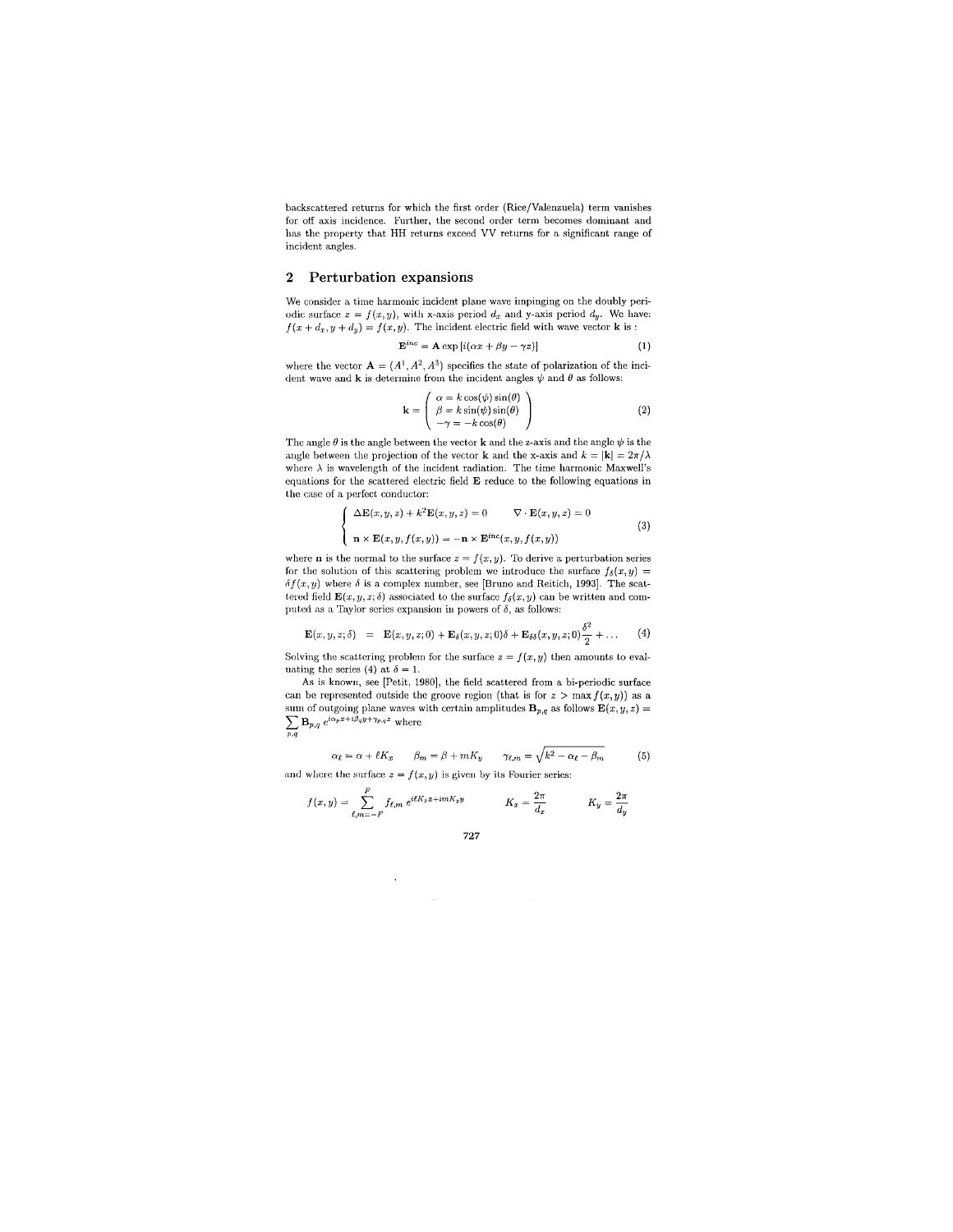The outgoing  $(p, q)$  plane wave  $e^{i\alpha_p x + i\beta_q y + \gamma_{p,q} z}$  will contribute backscatering returns if the following **3D** Bragg conditions are satisfied:

$$
\alpha_p = -\alpha \qquad \qquad \beta_q = -\beta \qquad \qquad \gamma_{p,q} = \gamma \qquad (6)
$$

From the definitions (2) and (5), the conditions (6) are equivalent to the following:

$$
\frac{\lambda}{d_x} = \frac{2\sin(\theta)}{\sqrt{p^2 + \left(\frac{d_x}{d_x}\right)^2 q^2}} \qquad \tan(\psi) = \frac{q}{p} \frac{d_x}{d_y} \tag{7}
$$

For a given incidence  $(\theta, \psi)$ , for which *p* and *q* satisfy (7), it can be shown that the first order hackscattered field is given by:

$$
\mathbf{E}_{\delta}(x, y, z, ; 0) = \begin{pmatrix} 2i(\gamma A^1 + 2\alpha A^3) \\ 2i(\gamma A^2 + 2\beta A^3) \\ -2i(\alpha A^1 + \beta A^2) + 4i\frac{A^3}{\gamma}(\alpha^2 + \beta^2) \end{pmatrix} f_{p,q} e^{i\alpha_p x + i\beta_q y + \gamma_{p,q} z}
$$
(8)

### **3 Numerical Results** - **Perfectly conducting surfaces**

We consider the simplest two dimensional surface namely **a** hisinusoid surface with periods  $d_x = d_y = 1$  and height *h* defined by:

$$
f(x,y) = \frac{h}{4} \left( \cos(2\pi x) + \cos(2\pi y) \right) \tag{9}
$$

The fact that the surface  $f(x,y)$  is of the form  $f(x,y) = f_1(x) + f_2(y)$  implies that the Fourier coefficients  $f_{\ell,m}$  of  $f(x,y)$  are such that  $f_{p,q} = 0$  for  $p \cdot q \neq 0$ .<br>In this case, formula (8) shows that unless  $p = 0$  or  $q = 0$ , that is unless  $\psi = 0$ or  $\psi = \frac{\pi}{2}$ , the first order backscattered field vanishes. When the incident field is aligned with the x or y axis, that is when  $\psi = 0$  or  $\psi = \frac{\pi}{2}$ , then the ratio of HH to VV hackscattered returns turns out to be:

$$
\frac{\sigma_{HH}(\theta,0)}{\sigma_{VV}(\theta,0)} = \frac{\sigma_{HH}(\theta,\pi/2)}{\sigma_{VV}(\theta,\pi/2)} = \left(\frac{\cos(\theta)^2}{1+\sin(\theta)^2}\right)^2\tag{10}
$$

which is the classical first order result found in [Valenzuela, 1978] for a perfect which is the classical list of the informulas 4.10 and 4.11 on page 211). When<br> $\psi \neq 0$  or  $\psi \neq \frac{\pi}{2}$ , that is for  $p \cdot q \neq 0$ , the first order term vanishes (since  $f_{p,q} = 0$  for  $p \cdot q \neq 0$ ) and the second order te in Figure 1 where the second order calculation is compared to **a** high order **(21)**  converged reference solution (see [Bruno and Reitich, **1993,** Sei et al., **19991** for details on the accuracy of the numerical algorithm used). Most interestingly, the second order term has the striking feature that HH returns exceed VV returns for a large range of incidence angles **as** illustrated in Figure 2, in sharp contrast. to the first order returns. **As** cxpccted from formula (8) the fact that the second order term is dominant is not a special feature of the bisinusoid surface **(9);** similar results were obtained for arbitrary surfaces of the form  $f(x,y) = f_1(x) + f_2(y)$ .

*728*